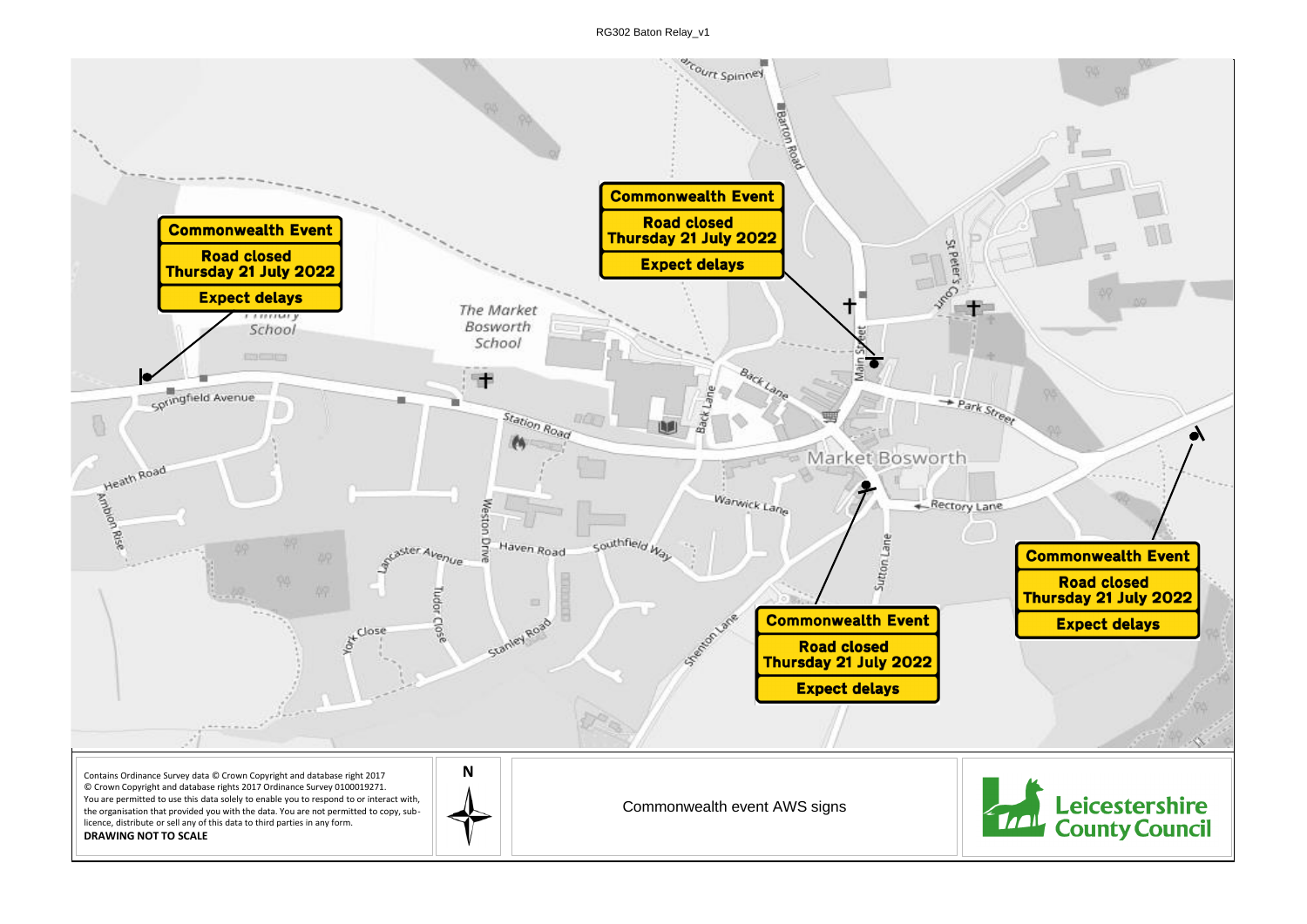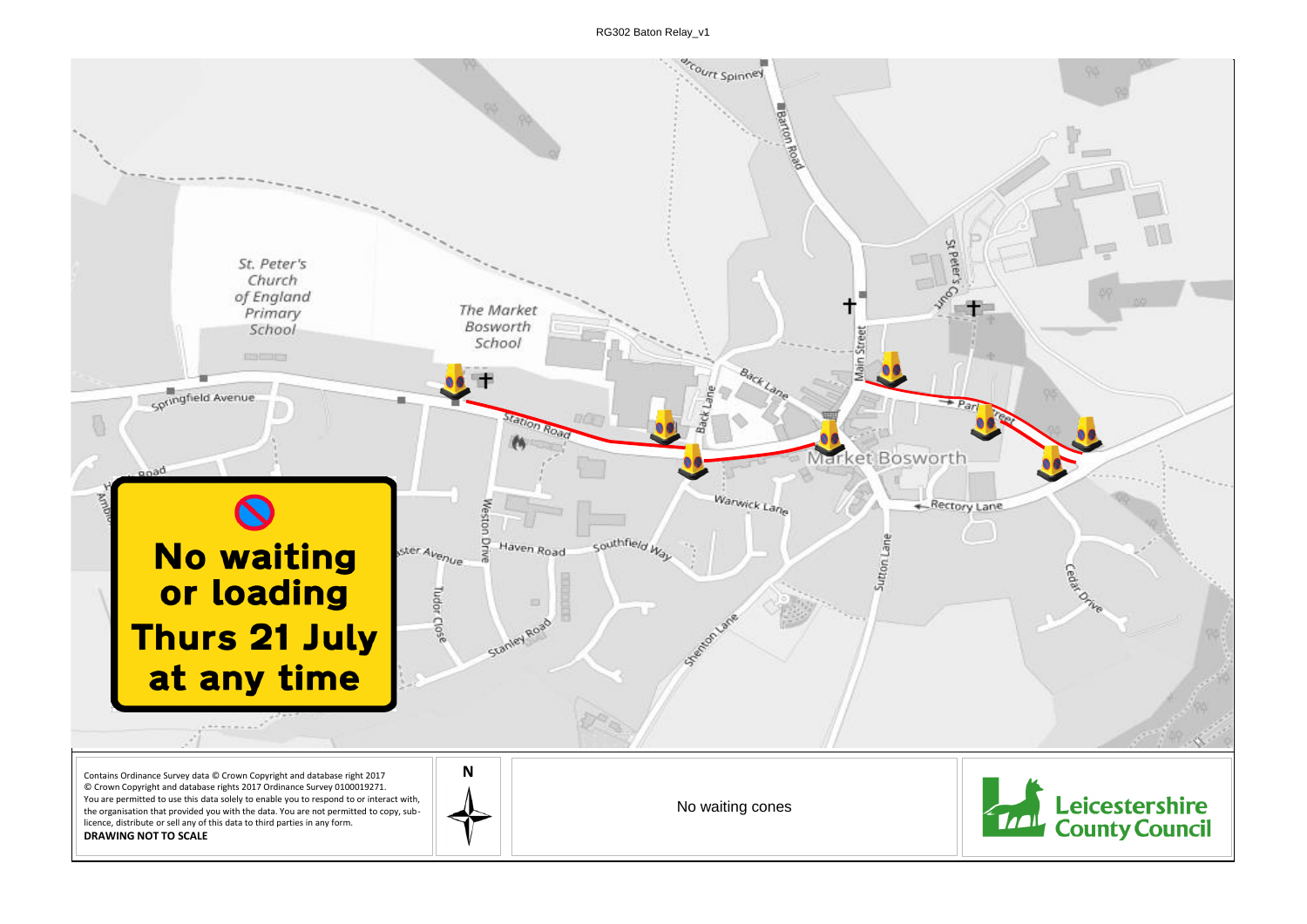RG302 Baton Relay\_v1